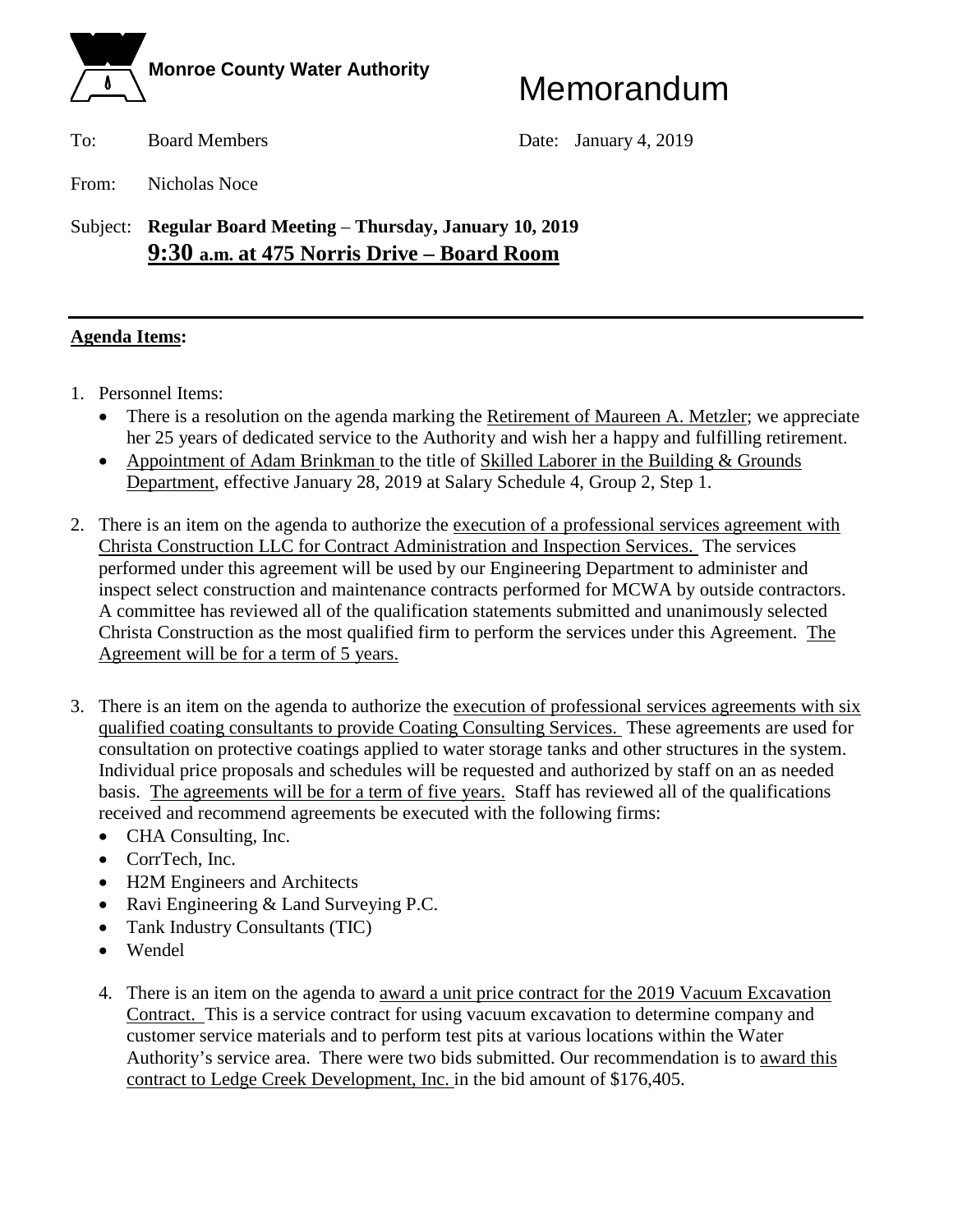

- 5. There is an item on the agenda to award a contract for Phase 1 of the Shoremont West 1 Water Treatment Plant Improvements. This contract includes means of egress improvements, lighting improvements, and process mechanical demolition and improvements at the Shoremont Water Treatment Plant. There was one responsive bid submitted. Our recommendation is to award this unit price contract to C.P. Ward, Inc. for the bid amount of \$1,695,000.
- 6. There is an item on the agenda to award a unit price contract to replace the existing scrubber with a new emergency gas dry scrubber at the Shoremont Water Treatment Plant. There were two responsive bids submitted. Our recommendation is to award this unit price contract to Crosby-Brownlie, Inc. for the bid amount of \$157,000.

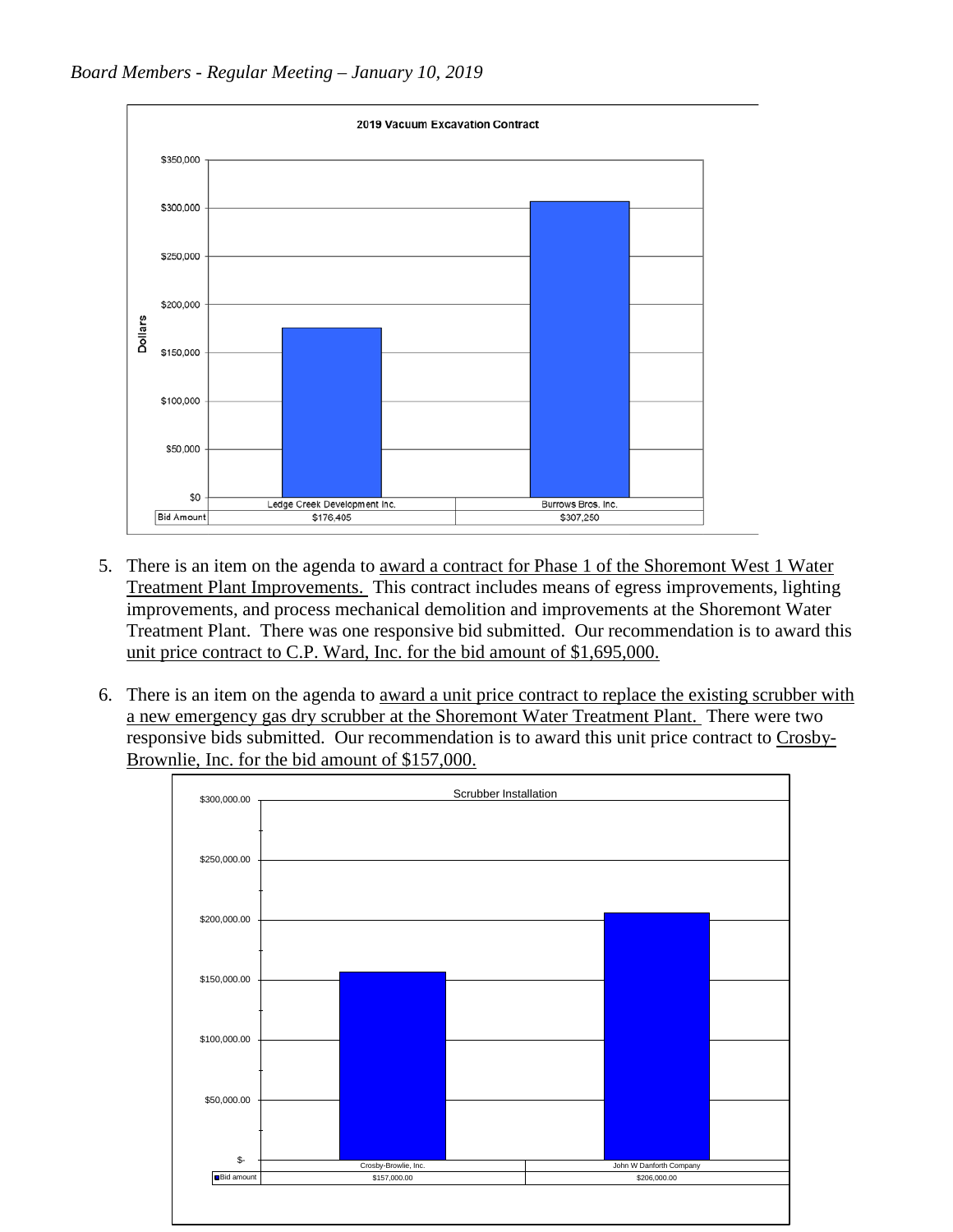- 7. There is an item on the agenda to amend Board Resolution #18-230. That item authorized the purchase of materials and services for the rehabilitation and repair of Echo Street Booster Pump Station (BPS) Pump No. 1, which is a 500-horsepower pump originally manufactured by Peerless Pumps and installed approximately in 1963. After disassembly and completing the full inspection, it was determined that there were additional parts requiring repair. The estimated cost for rehabilitation and repair of the pump will be increased from \$22,000 to \$25,000.
- 8. There is an item on the agenda to award a contract to furnish and deliver one 20" Pump Isolation Valve to be used to replace a deficient valve at the Shoremont Water Treatment Plant. There was one responsive bid submitted. Our recommendation is to award this unit price contract to Core  $\&$ Main, LP for bid amount of \$14,750.
- 9. There is an item on the agenda to award a unit price contract to furnish and deliver one 20" Pump Control Ball Valve to be used to replace a deficient valve at the Shoremont Water Treatment Plant. There were two responsive bids submitted. Our recommendation is to award this unit price contract to Core & Main, LP for the bid amount of \$73,799.



- 10. There are 3 items on the agenda for unit price purchase agreements from the low responsive, responsible bidder for the following:
	- Tapping Sleeves from Blair Supply Corporation, in the estimated bid amount of \$20,932
	- Water Services Materials from Blair Supply, in the estimated bid amount of \$34,436
	- Janitorial Supplies from Goodman Janitorial Supply, Inc. in the estimated bid amount of \$15,771

All three (3) agreements are with separate individual suppliers as noted above and all are for initial one-year terms, with the option to extend upon mutual consent, for up to four (4) additional oneyear terms with each respective supplier.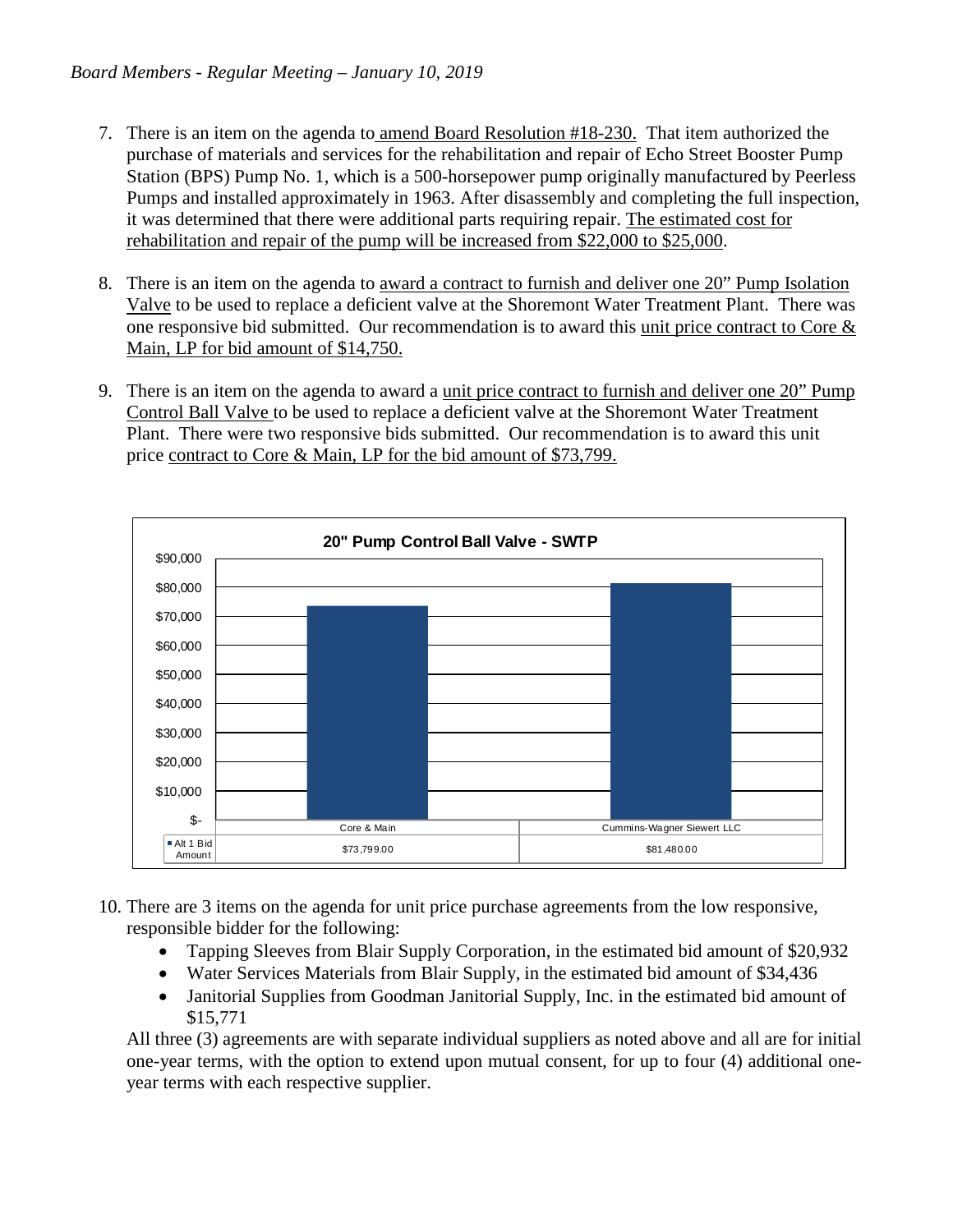#### *Board Members - Regular Meeting – January 10, 2019*

- 11. There is a Resolution on the agenda for use of Monroe County Contract #1104-16 SAP Contract #4700007380 Collision Repair, Vehicle (currently awarded to Hawk Frame & Axle) for collision repair of MCWA vehicles as needed, in an estimated amount of \$50,000 through the contract period ending December 31, 2019.
- 12. There is an item on the agenda to approve eminent domain action for permanent easements from nine (9) property owners, along Manitou Beach Road (NYS Route 261) in the Town of Greece. These easements are necessary for the replacement of a deficient water main.

Negotiations to acquire these easements have been unsuccessful to date, and Board action is necessary for this project to stay on schedule.

13. There is an item on the agenda to approve eminent domain action for permanent easements from two (2) property owners, along East River Road (County Road 84) in the Town of Henrietta. These easements are necessary for the replacement of a deficient water main.

Negotiations to acquire these easements have been unsuccessful to date, and Board action is necessary for this project to stay on schedule.

Rochester Gas & Electric Corporation (RG&E) owns property at #0 East River Road. Due to RG&E's rules and regulations, EDPL is the quickest and most efficient way to obtain the easement. The Owners at #4545 East River Road have so far been unresponsive but attempts to reach them are continuing.

#### *There may be additional items placed on the agenda not finalized for this mailing.*

#### **Board Discussion / Notification Items:**

- $\triangleright$  In Board folders for review:
	- o Any routine monthly and/or annual reports

#### *There may be additional items presented for discussion and/or notification.*

Enclosures cc: Executive Staff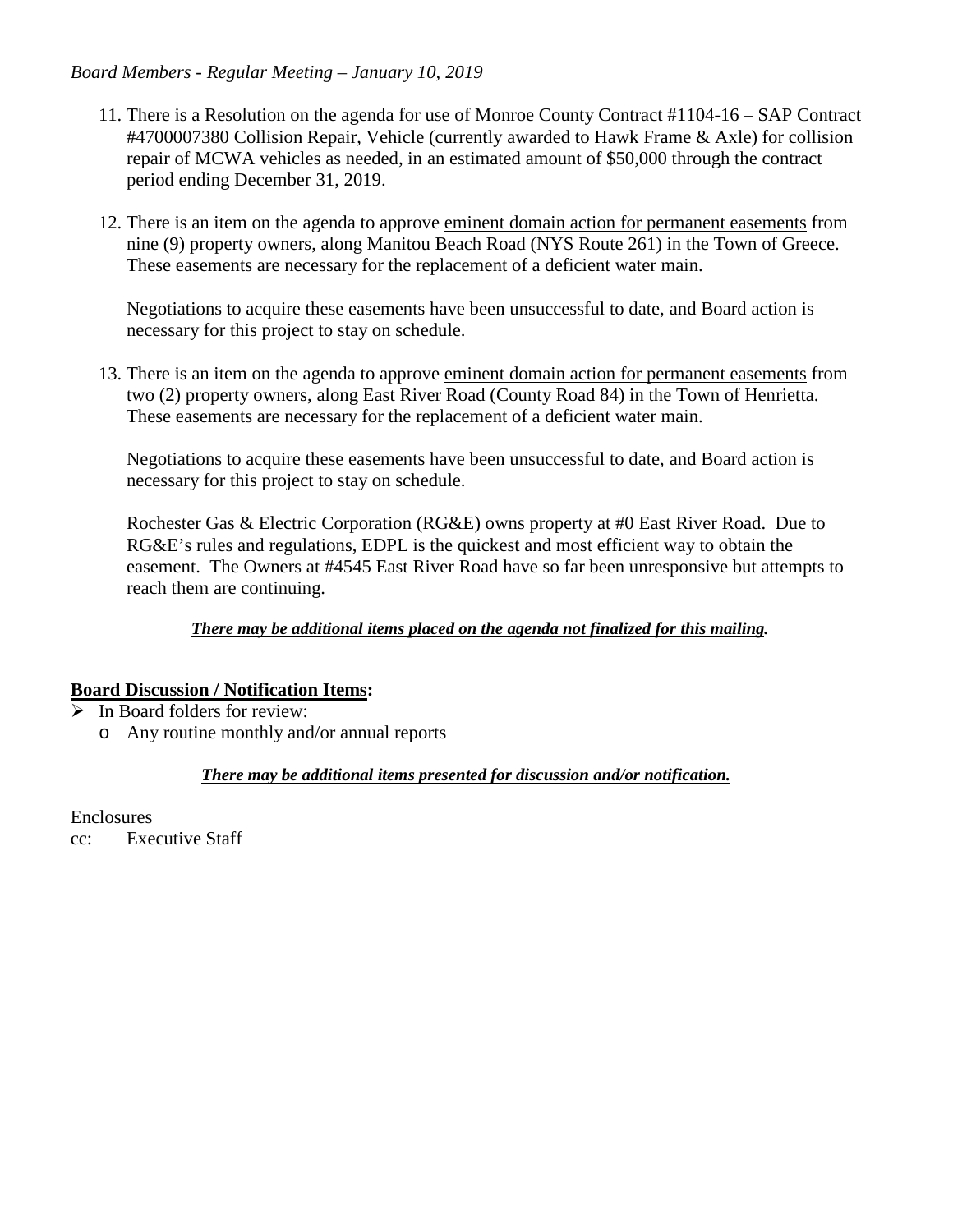

**Monroe County Water Authority** 

Memorandum

| To:      | <b>Raymond Benshoff</b>                                               | Date:   | 01/02/2019 |
|----------|-----------------------------------------------------------------------|---------|------------|
| From:    | Karin Anderson                                                        | File:   | WA 111823  |
| Subject: | <b>Recommendation for Bid Award</b><br>January 10, 2019 Board Meeting | Copies: |            |

Bids were received on December 17, 2018, for Tapping Sleeves. This is a one year, unit price contract, based on estimated quantities, with the option to extend for up to four additional one-year terms upon mutual consent. The apparent low responsive, responsible bidder is Blair Supply Corporation in the amount of \$20,932.

| We also received bids from: Core & Main, LP |                     | \$21,146.76 |
|---------------------------------------------|---------------------|-------------|
|                                             | T. Mina Supply East | \$26,024.63 |
|                                             | F.W. Webb Company   | \$34,656.18 |

I recommend that the bid be awarded to the low responsive, responsible bidder.

 $/ka$ Attachment: Bid tabulation

(Dis)Approved by

**Department Head** 

**Date** 

(Dis)Approved by

1. Anderson

Date

**Purchasing Manager** 

(Dis)Approved by

**Executive Director** 

Date

(Dis)Approved by

**Executive Assistant/Board** 

Date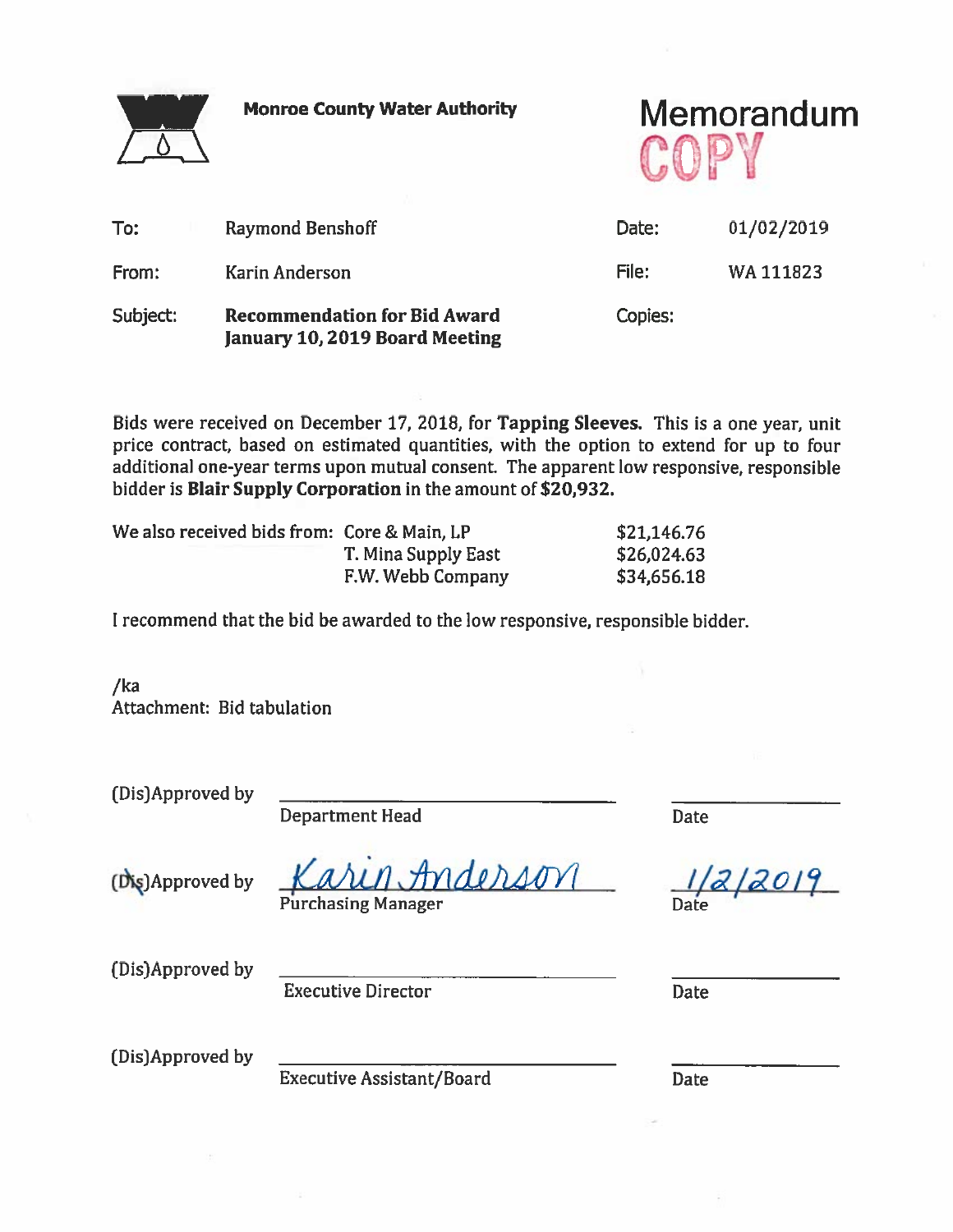## **MONROE COUNTY WATER AUTHORITY BID ITEMS SUMMARY** WA 111823 - TAPPING SLEEVES

**No Bid** 

### Req. 2957

| Item<br><b>No</b>       | Qty         | <b>Description</b>                  | $(1)$<br><b>BLAIR</b><br><b>SUPPLY CORP.</b> | (2)<br><b>T. MINA SUPPLY</b><br>EAST, INC. | (3)<br><b>CORE &amp;</b><br>MAIN, LP | (4)<br><b>F.W. WEBB</b><br><b>COMPANY</b> | (5)<br><b>TOTAL PIPING</b><br><b>SOEUTIONS</b> |
|-------------------------|-------------|-------------------------------------|----------------------------------------------|--------------------------------------------|--------------------------------------|-------------------------------------------|------------------------------------------------|
| 1                       | 1 EA        | 4"x4" Tapping Sleeve - CI/DIP       | \$320.00                                     | \$419.00                                   | \$322.35                             | \$544.36                                  | \$0.00                                         |
| $\overline{2}$          | 1 EA        | 6"x4" Tapping Sleeve - CI/DIP       | \$320.00                                     | \$472.10                                   | \$322.35                             | \$575.75                                  | \$0.00                                         |
| 3                       | 2 EA        | 6"x6" Tapping Sleeve - CI/DIP       | \$700.00                                     | \$944.20                                   | \$725.98                             | \$1,263.62                                | \$0.00                                         |
| $\overline{\mathbf{4}}$ | 1 EA        | 8"x4" Tapping Sleeve - CI/DIP       | \$357.00                                     | \$465.15                                   | \$359.59                             | \$619.22                                  | \$0.00                                         |
| 5                       | <b>4 EA</b> | 8"x6" Tapping Sleeve - CI/DIP       | \$1,544.00                                   | \$2,011.60                                 | \$1,605.28                           | \$2,697.08                                | \$0.00                                         |
| 6                       | <b>2 EA</b> | 8"x8" Tapping Sleeve - CI/DIP       | \$908.00                                     | \$1,233.40                                 | \$941.92                             | \$1,659.96                                | \$0.00                                         |
| $\overline{7}$          | 1EA         | 10"x6" Tapping Sleeve - CI/DIP      | \$421.00                                     | \$531.80                                   | \$423.62                             | \$751.20                                  | \$0.00                                         |
| 8                       | 1 EA        | 10"x8" Tapping Sleeve - CI/DIP      | \$479.00                                     | \$636.80                                   | \$481.48                             | \$922.75                                  | \$0.00                                         |
| 9                       | 1EA         | 12"x4" Tapping Sleeve - CI/DIP      | \$375.00                                     | \$505.75                                   | \$374.05                             | \$754.76                                  | \$0.00                                         |
| 10                      | 2EA         | 12"x6" Tapping Sleeve - CI/DIP      | \$820.00                                     | \$1,118.20                                 | \$849.00                             | \$1,656.36                                | \$0.00                                         |
| 11                      | <b>4 EA</b> | 12"x8" Tapping Sleeve - CI/DIP      | \$2,080.00                                   | \$2,749.60                                 | \$2,156.92                           | \$3,848.68                                | \$0.00                                         |
| 12                      | 1EA         | 12"x12" Tapping Sleeve - CI/DIP     | \$1,015.00                                   | \$1,318.80                                 | \$1,003.36                           | \$1,445.61                                | \$0.00                                         |
| 13                      | 1 EA        | $8"x4"$ Tapping Sleeve – AC Pipe    | \$355.00                                     | \$419.00                                   | \$359.59                             | \$619.20                                  | \$0.00                                         |
| 14                      | 1 EA        | 8"x6" Tapping Sleeve - AC Pipe      | \$390.00                                     | \$502.90                                   | \$389.04                             | \$674.25                                  | \$0.00                                         |
| 15                      | <b>1 EA</b> | 8"x8" Tapping Sleeve - AC Pipe.     | \$455.00                                     | \$616.70                                   | \$456.55                             | \$829.95                                  | \$0.00                                         |
| 16                      | 1 EA        | 10"x6" Tapping Sleeve - AC Pipe     | \$439.00                                     | \$531.80                                   | \$440.57                             | \$751.19                                  | \$0.00                                         |
| 17                      | 1EA         | 12"x6" Tapping Sleeve - AC Pipe     | \$439.00                                     | \$559.10                                   | \$441.32                             | \$828.18                                  | \$0.00                                         |
| 18                      | 1EA         | 12"x8" Tapping Sleeve - AC Pipe     | \$635.00                                     | \$687.40                                   | \$627.45                             | \$962.17                                  | \$0.00                                         |
| 19                      | 1 EA        | 12"x12" Tapping Sleeve - AC Pipe    | \$1,025.00                                   | \$1,318.80                                 | \$1,015.44                           | \$1,445.61                                | \$0.00                                         |
| 20                      | <b>1 EA</b> | 14"x6" Tapping Sleeve - CI/DIP      | \$840.00                                     | \$578.35                                   | \$834.82                             | \$873.37                                  | \$0.00                                         |
| 21                      | 1 EA        | 14"x6" Tapping Sleeve CI, EF        | \$475.00                                     | \$578.35                                   | \$481.34                             | \$873.37                                  | \$0.00                                         |
| 22                      | <b>1 EA</b> | 16"x4" Tapping Sleeve - CI/DIP      | \$481.00                                     | \$635.95                                   | \$485.43                             | \$827.18                                  | \$0.00                                         |
| 23                      | 1EA         | 16"x6" Tapping Sleeve - CI/DIP      | \$483.00                                     | \$708.50                                   | \$488.79                             | \$904.71                                  | \$0.00                                         |
| 24                      | 1EA         | 16"x8" Tapping Sleeve - CI/DIP      | \$590.00                                     | \$800.80                                   | \$592.98                             | \$1,104.50                                | \$0.00                                         |
| 25                      | <b>1 EA</b> | 16"x12" Tapping Sleeve - CI/DIP     | \$1,040.00                                   | \$1,789.55                                 | \$1,029.37                           | \$1,583.35                                | \$0.00                                         |
| 26                      |             | 1 EA 18"x6" Tapping Sleeve - CI/DIP | \$1.025.00                                   | \$719.50                                   | \$1.017.42                           | \$1.583.35                                | \$0.00                                         |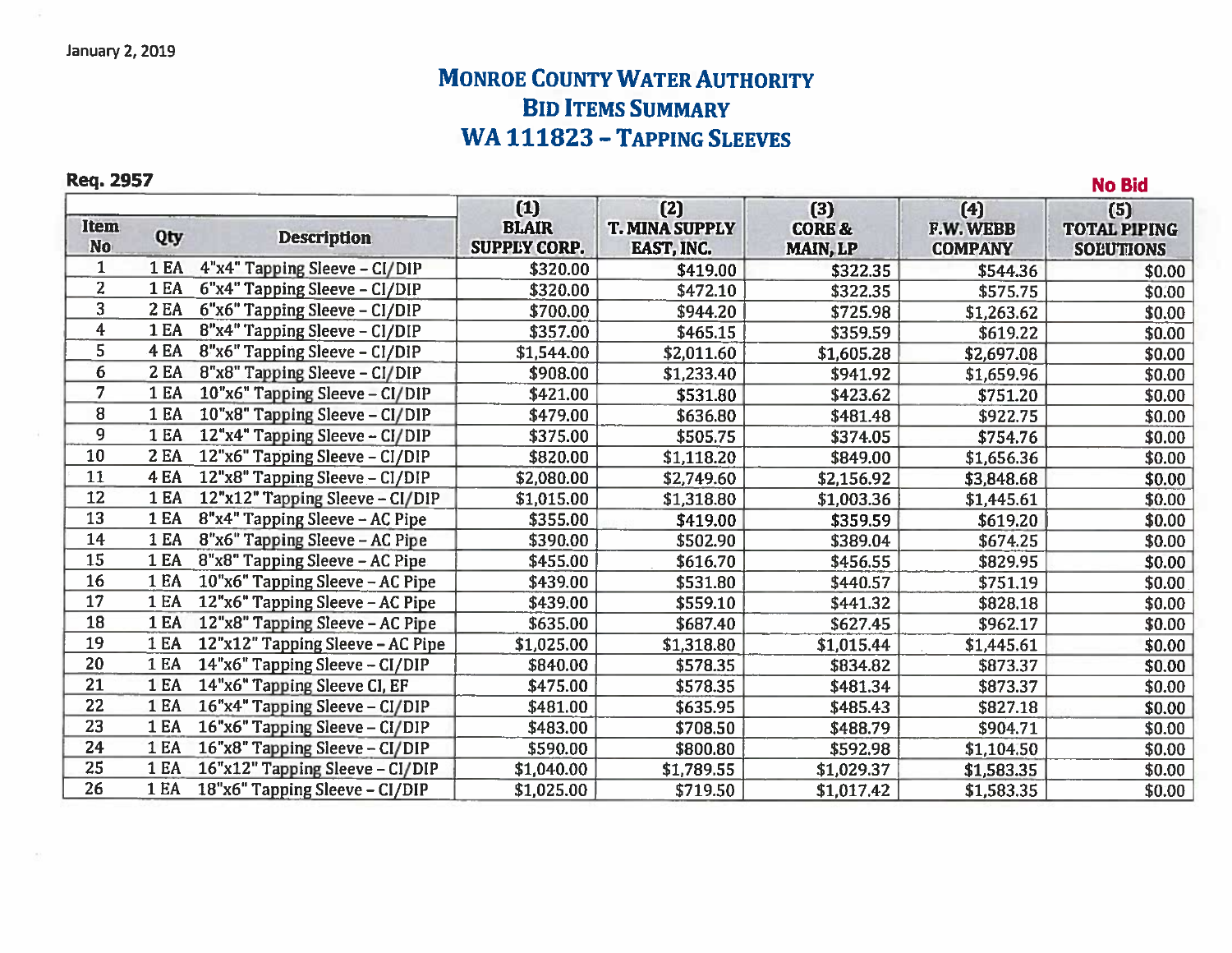## WA 111823 - TAPPING SLEEVES

## **Req. 2957**

|                          |      |                                 | $(1)$                               | (2)                                 | (3)                                  | (4)                                | (5)                                     |
|--------------------------|------|---------------------------------|-------------------------------------|-------------------------------------|--------------------------------------|------------------------------------|-----------------------------------------|
| <b>Item</b><br><b>No</b> | Qty  | <b>Description</b>              | <b>BLAIR</b><br><b>SUPPLY CORP.</b> | <b>T. MINA SUPPLY</b><br>EAST, INC. | <b>CORE &amp;</b><br><b>MAIN, LP</b> | <b>F.W. WEBB</b><br><b>COMPANY</b> | <b>TOTAL PIPING</b><br><b>SOLUTIONS</b> |
| 27                       | 1 EA | 12"x4" Tapping Sleeve – AC Pipe | \$415.00                            | \$505.75                            | \$414.46                             | \$754.85                           | \$0.00                                  |
| 28                       | 1 EA | 10"x10" Tapping Sleeve - CI/DIP | \$904.00                            | \$926.57                            | \$912.76                             | \$1,268.58                         | \$0.00                                  |
| 29                       | 1 EA | 14"x8" Tapping Sleeve - CI/DIP  | \$592.00                            | \$695.40                            | \$588.18                             | \$1,099.38                         | \$0.00                                  |
| 30                       | 1 EA | 18"x8" Tapping Sleeve - CI/DIP  | \$1,010.00                          | \$1,043.80                          | \$1,007.35                           | \$1,640.91                         | \$0.00                                  |
|                          |      | <b>Total</b>                    | \$20,932.00                         | \$26,024.62                         | \$21,146.76                          | \$35,363.45                        | \$0.00                                  |
|                          |      | <b>Discount</b>                 | <b>None</b>                         | <b>None</b>                         | <b>None</b>                          | $2% - 10$                          |                                         |
|                          |      | <b>TOTAL</b>                    | \$20,932.00                         | \$26,024.62                         | \$21,146.76                          | \$34,656.18                        | \$0.00                                  |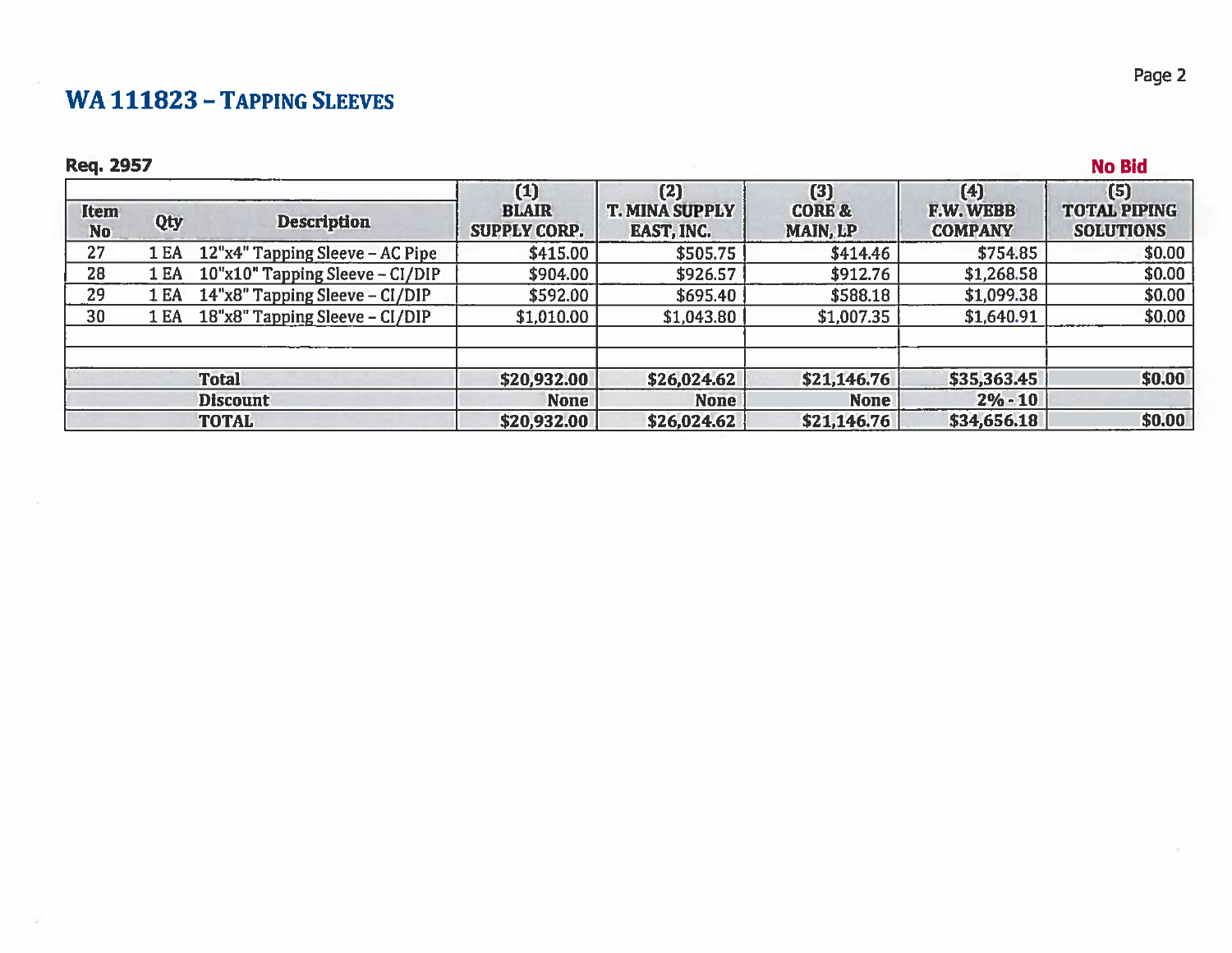**Monroe County Water Authority** 



Memorandum

| To:      | <b>Raymond Benshoff</b>                                               | Date:   | 01/02/2019 |
|----------|-----------------------------------------------------------------------|---------|------------|
| From:    | <b>Karin Anderson</b>                                                 | File:   | WA 111822  |
| Subject: | <b>Recommendation for Bid Award</b><br>January 10, 2019 Board Meeting | Copies: |            |

Bids were received on December 17, 2018, for Water Service Materials. This is a one year, unit price contract, based on estimated quantities, with the option to extend for up to four additional one-year terms upon mutual consent. The apparent low responsive, responsible bidder is Blair Supply Corporation in the amount of \$34,435.61.

| We also received bids from: Core & Main |                     | \$36,431.13 |
|-----------------------------------------|---------------------|-------------|
|                                         | T. Mina Supply East | \$37,639.86 |

I recommend that the bid be awarded to the low responsive, responsible bidder.

 $/ka$ Attachment: Bid tabulation

(Dis)Approved by

**Department Head** 

(Dis)Approved by

rderson

**Purchasing Manager** 

(Dis)Approved by

**Executive Director** 

**Date** 

Date

Date

(Dis)Approved by

**Executive Assistant/Board** 

**Date**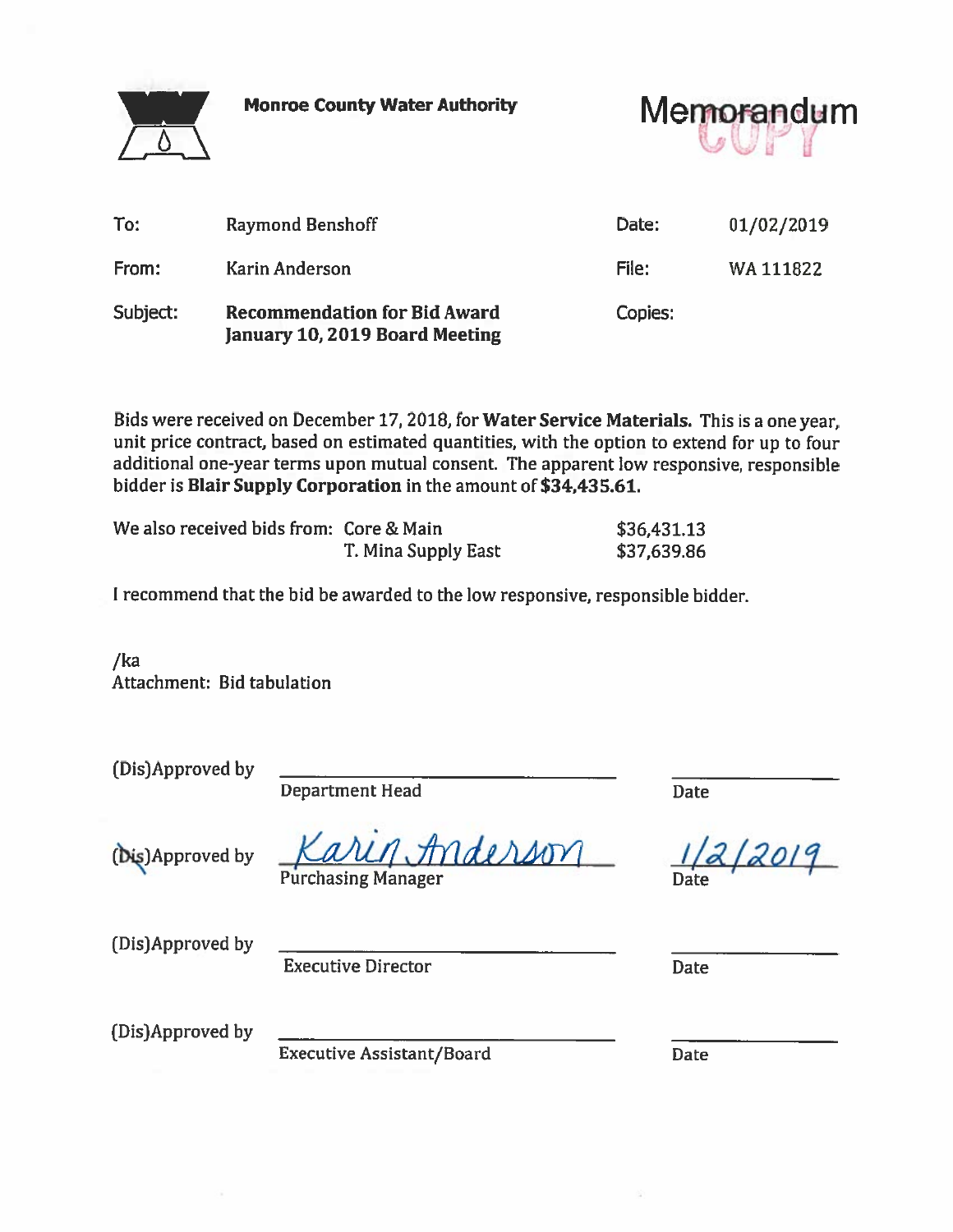## **MONROE COUNTY WATER AUTHORITY BID ITEMS SUMMARY WA 111822 - WATER SERVICE MATERIALS**

Reg. 2956

|                   | <b>Req. 2956</b><br><b>No Bid</b> |                                          |                                            |                                             |                                                   |                                           |
|-------------------|-----------------------------------|------------------------------------------|--------------------------------------------|---------------------------------------------|---------------------------------------------------|-------------------------------------------|
| Item<br><b>No</b> | Qty                               | <b>Description</b>                       | (1)<br><b>BLAIR</b><br><b>SUPPLY CORP.</b> | (2)<br><b>CORE &amp;</b><br><b>MAIN, LP</b> | (3)<br><b>T. MINA SUPPLY</b><br><b>EAST, INC.</b> | (4)<br><b>F.W. WEBB</b><br><b>COMPANY</b> |
|                   | 1 EA                              | 15" Meter Box Cover                      | \$117.00                                   | \$115.76                                    | \$57.65                                           | \$0.00                                    |
| $\overline{2}$    | 6 <sub>EA</sub>                   | 18" Meter Box Cover                      | \$708.00                                   | \$699.06                                    | \$734.70                                          | \$0.00                                    |
| 3                 | <b>54 EA</b>                      | 18" Meter Box Cover                      | \$3,132.00                                 | \$3,089.34                                  | \$3,248.10                                        | \$0.00                                    |
| $\overline{4}$    | 160 FT                            | 18" N-12 Pipe                            | \$1,616.00                                 | \$1,520.00                                  | \$1,824.00                                        | \$0.00                                    |
| 5                 | 1EA                               | 6" x 1.5" PVC Tapping Saddle 6.90"       | \$64.50                                    | \$89.59                                     | \$95.45                                           | \$0.00                                    |
| 6                 | 1EA                               | 8" x 1" PVC Tapping Saddle 9.05"         | \$46.90                                    | \$63.66                                     | \$58.00                                           | \$0.00                                    |
| $\overline{7}$    | 4 EA                              | 8" x 1.5" PVC Tapping Saddle 9.05"       | \$276.00                                   | \$370.76                                    | \$363.00                                          | \$0.00                                    |
| 8                 | 1EA                               | 10" x 1" PVC Tapping Saddle 11.10"       | \$58.00                                    | \$77.57                                     | \$59.55                                           | \$0.00                                    |
| 9                 | 1 EA                              | 10" x 1.5" PVC Tapping Saddle 11.10"     | \$75.00                                    | \$98.43                                     | \$93.65                                           | \$0.00                                    |
| 10                | 1EA                               | 12" x 1" PVC Tapping Saddle 13.20"       | \$59.20                                    | \$79.43                                     | \$59.95                                           | \$0.00                                    |
| 11                | 1EA                               | 12" x 1.5" PVC Tapping Saddle 13.20"     | \$79.00                                    | \$103.59                                    | \$98.10                                           | \$0.00                                    |
| 12                | 1 EA                              | 1/2" Grip Coupling (Dresser Style 90)    | \$28.60                                    | \$49.92                                     | \$34.05                                           | \$0.00                                    |
| 13                | 1EA                               | 3/4" Grip Coupling (Dresser Style 90)    | \$25.45                                    | \$41.67                                     | \$28.40                                           | \$0.00                                    |
| 14                |                                   | 6 EA 1" Grip Coupling (Dresser Style 90) | \$163.50                                   | \$263.52                                    | \$177.60                                          | \$0.00                                    |
| 15                | 6 EA                              | 1-1/4" Grip Coupling (Dresser Style 90)  | \$174.90                                   | \$281.52                                    | \$192.00                                          | \$0.00                                    |
| 16                | 2EA                               | 1-1/2" Grip Coupling (Dresser Style 90)  | \$73.20                                    | \$120.68                                    | \$82.30                                           | \$0.00                                    |
| 17                | <b>14 EA</b>                      | 2" Grip Coupling (Dresser Style 90)      | \$604.80                                   | \$962.50                                    | \$655.90                                          | \$0.00                                    |
| <b>18</b>         | 1EA                               | 3/4" Handiband (Style 118)               | \$9.00                                     | \$26.34                                     | \$7.20                                            | \$0.00                                    |
| 19                | 1EA                               | 1" Handiband (Style 118)                 | \$10.00                                    | \$26.52                                     | \$7.90                                            | \$0.00                                    |
| 20                | 1 EA                              | 1-1/4" Handiband (Style 118)             | \$10.50                                    | \$27.03                                     | \$8.10                                            | \$0.00                                    |
| 21                | 1EA                               | 1-1/2" Handiband (Style 118)             | \$11.00                                    | \$27.35                                     | \$8.75                                            | \$0.00                                    |
| 22                | 1 EA                              | 2" Handiband (Style 118)                 | \$12.00                                    | \$28.07                                     | \$9.45                                            | \$0.00                                    |
| 23                | <b>12 EA</b>                      | 2-1/2" Buffalo Box 24" Top Section       | \$379.20                                   | \$540.00                                    | \$371.40                                          | \$0.00                                    |
| $\overline{24}$   | <b>50 EA</b>                      | 1-1/2" & 2" Curb Box Base Adapter        | \$950.00                                   | \$986.50                                    | \$842.50                                          | \$0.00                                    |
| $\overline{25}$   | <b>300 EA</b>                     | 1" Curb Box Lid                          | \$2,130.00                                 | \$2,193.00                                  | \$2,130.00                                        | \$0.00                                    |
| 26                | 600 EA                            | 1-1/4" Curb Box Lid                      | \$4,500.00                                 | \$4,740.00                                  | \$5,400.00                                        | \$0.00                                    |
| $\overline{27}$   | <b>12 EA</b>                      | 1/2" CC Plug                             | \$141.60                                   | \$139.20                                    | \$164.40                                          | \$0.00                                    |
| 28                | <b>12 EA</b>                      | 5/8" CC Plug                             | \$148.80                                   | \$139.20                                    | \$166.80                                          | \$0.00                                    |
| 29                |                                   | 12 EA 3/4" CC Plug                       | \$86.40                                    | \$81.24                                     | \$81.00                                           | \$0.00                                    |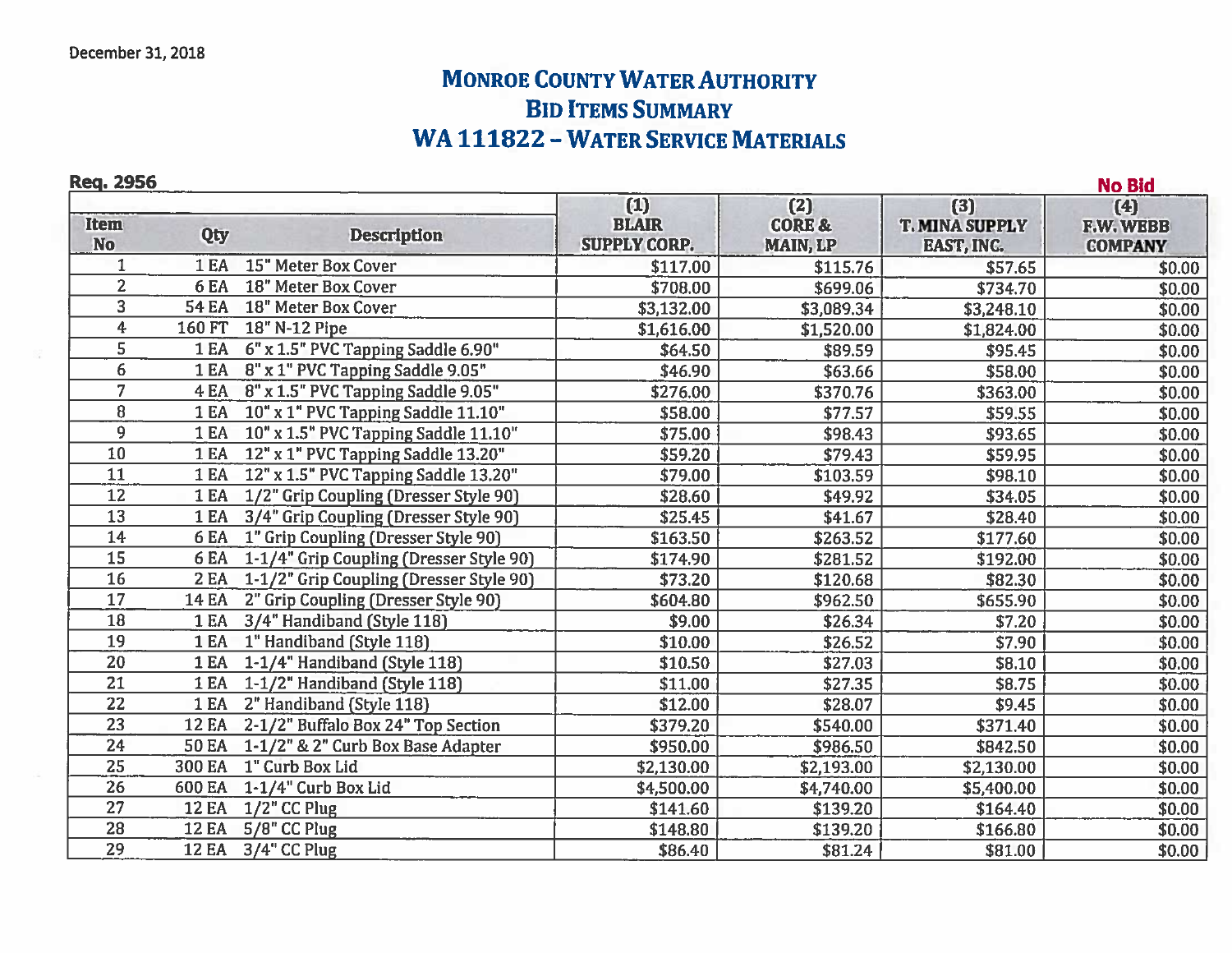## **WA 111822 - WATER SERVICE MATERIALS**

## **Req. 2956**

| <b>Item</b><br><b>No</b> | Qty          | <b>Description</b>                       | $(1)$<br><b>BLAIR</b><br><b>SUPPLY CORP.</b> | (2)<br><b>CORE &amp;</b><br><b>MAIN, LP</b> | $(3)$<br><b>T. MINA SUPPLY</b><br>EAST, INC. | (4)<br>F.W. WEBB<br><b>COMPANY</b> |
|--------------------------|--------------|------------------------------------------|----------------------------------------------|---------------------------------------------|----------------------------------------------|------------------------------------|
| 30                       | <b>12 EA</b> | 1" CC Plug                               | \$123.60                                     | \$118.20                                    | \$118.20                                     | \$0.00                             |
| 31                       | 4 EA         | $1-1/2$ " CC Plug                        | \$112.40                                     | \$106.72                                    | \$88.20                                      | \$0.00                             |
| 32                       | 2EA          | 2" CC Plug                               | \$95.50                                      | \$91.40                                     | \$57.20                                      | \$0.00                             |
| 33                       | <b>12 EA</b> | $1" \times 3/4"$ CC Bushing              | \$134.40                                     | \$133.20                                    | \$133.20                                     | \$0.00                             |
| $\overline{34}$          | <b>12 EA</b> | $1 - 1/2''$ x 3/4" CC Bushing            | \$360.00                                     | \$359.16                                    | \$358.80                                     | \$0.00                             |
| 35                       | <b>24 EA</b> | $1-1/2$ " x 1" CC Bushing                | \$722.40                                     | \$720.72                                    | \$720.00                                     | \$0.00                             |
| 36                       | 2EA          | $2''$ x 1-1/2" CC Bushing                | \$75.20                                      | \$73.10                                     | \$73.00                                      | \$0.00                             |
| 37                       | 24 QT        | Pipe Lube for Ductile Iron Pipe          | \$76.80                                      | \$144.00                                    | \$79.20                                      | \$0.00                             |
| 38                       | 6 EA         | 3/4" Tapping Bit                         | \$882.00                                     | \$861.78                                    | \$1,032.00                                   | \$0.00                             |
| 39                       | <b>24 EA</b> | 1" Tapping Bit                           | \$4,752.00                                   | \$4,576.80                                  | \$5,481.60                                   | \$0.00                             |
| 40                       | <b>12 EA</b> | Mueller Tapping Grease, 1 lb cans        | \$204.00                                     | \$295.44                                    | \$231.00                                     | \$0.00                             |
| 41                       | <b>12 EA</b> | <b>Hydrant Wrench</b>                    | \$312.00                                     | \$412.56                                    | \$454.20                                     | \$0.00                             |
| $\overline{42}$          | 4 EA         | 36" Descallers                           | \$648.00                                     | \$695.00                                    | \$795.00                                     | \$0.00                             |
| 43                       | 6 EA         | 3/4" Copper Tubing Rerounder             | \$558.00                                     | \$567.30                                    | \$618.90                                     | \$0.00                             |
| 44                       | 6 EA         | 1" Copper Tubing Rerounder               | \$558.00                                     | \$567.30                                    | \$618.90                                     | \$0.00                             |
| 45                       | <b>1 EA</b>  | 2" Copper Tubing Rerounder               | \$440.00                                     | \$442.77                                    | \$515.30                                     | \$0.00                             |
| 46                       | 2EA          | 3/4" Copper Flaring Tool                 | \$83.00                                      | \$55.08                                     | \$65.90                                      | \$0.00                             |
| 47                       | 2EA          | 1" Copper Flaring Tool                   | \$105.80                                     | \$70.12                                     | \$75.80                                      | \$0.00                             |
| 48                       | 2000 FT      | Ductile Iron Poly Wrap for 4" to 8" Pipe | \$760.00                                     | \$748.00                                    | \$640.00                                     | \$0.00                             |
| 49                       | 4 EA         | 6' Valve Box Cleaner                     | \$920.00                                     | \$1,094.40                                  | \$1,128.60                                   | \$0.00                             |
| 50                       | 4 EA         | 6' Mud Valve Box Cleaner                 | \$904.00                                     | \$1,094.40                                  | \$1,108.80                                   | \$0.00                             |
| 51                       | 6 EA         | Valve Box Cleaner Standard Repair Kit    | \$348.00                                     | \$402.90                                    | \$415.50                                     | \$0.00                             |
| 52                       | 6 EA         | Valve Box Cleaner Mud Repair Kit         | \$348.00                                     | \$402.90                                    | \$415.50                                     | \$0.00                             |
| $\overline{53}$          | 2EA          | 3/4" Copper Rerounding Tool              | \$86.00                                      | \$71.84                                     | \$80.30                                      | \$0.00                             |
| $\overline{54}$          | 2EA          | 1" Copper Rerounding Tool                | \$96.00                                      | \$77.18                                     | \$86.20                                      | \$0.00                             |
| 55                       | 1 EA         | 1-1/2" Copper Rerounding Tool            | \$68.00                                      | \$55.20                                     | \$61.70                                      | \$0.00                             |
| 56                       | 1 EA         | 2" Copper Rerounding Tool                | \$78.00                                      | \$71.20                                     | \$79.50                                      | \$0.00                             |
| 57                       | <b>12 EA</b> | 1" Ratchet Shears                        | \$727.20                                     | \$741.60                                    | \$838.80                                     | \$0.00                             |
| 58                       | 1EA          | 2" Ratchet Shears                        | \$129.50                                     | \$118.12                                    | \$133.45                                     | \$0.00                             |
| 59                       |              | 12 EA Sonoscope Water Leak Detector      | \$217.20                                     | \$254.76                                    | \$280.20                                     | \$0.00                             |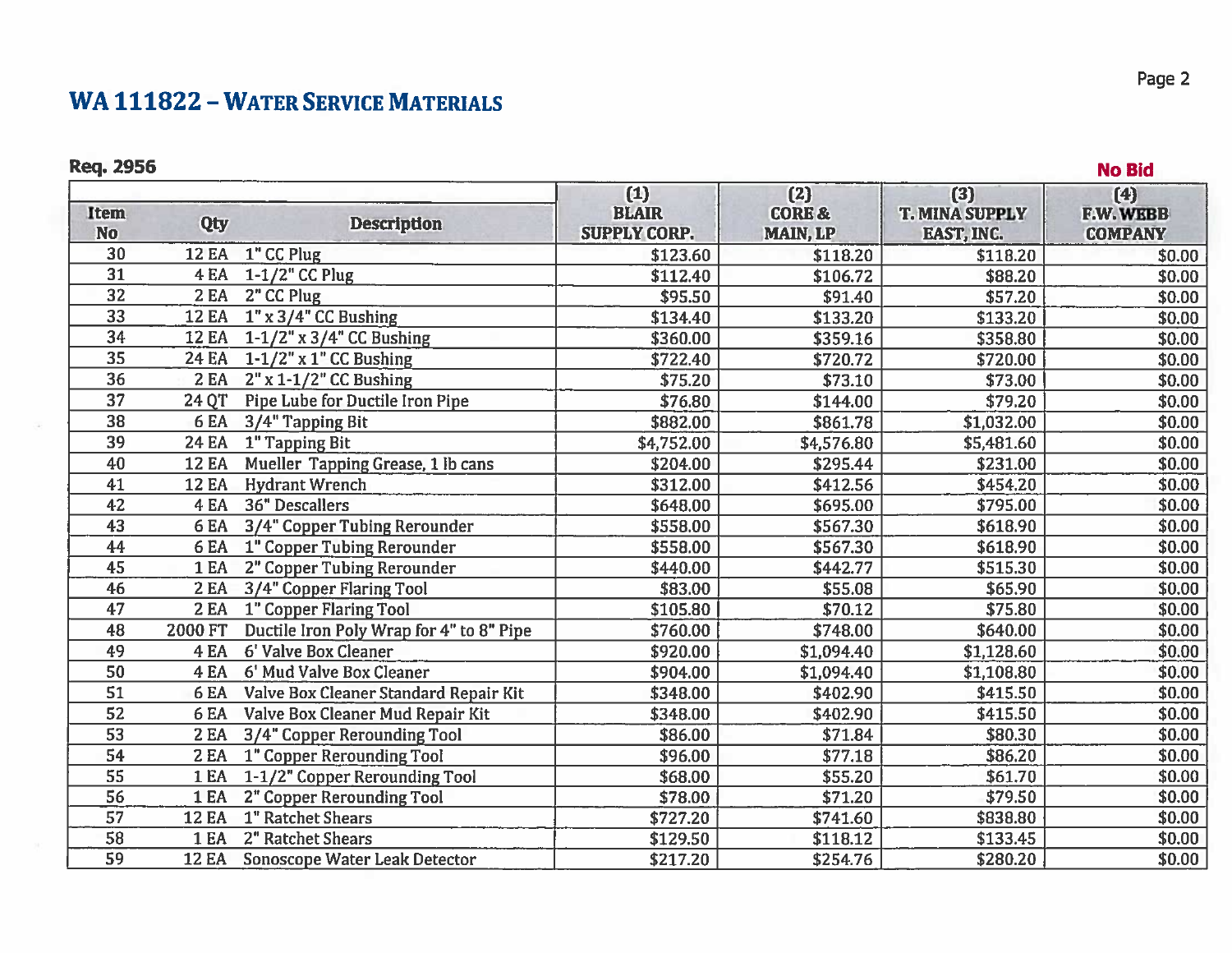## **WA 111822 - WATER SERVICE MATERIALS**

#### Reg. 2956

| <b>Req. 2956</b> |               |                                           |                                            |                                             |                                                     | <b>No Bid</b>                             |
|------------------|---------------|-------------------------------------------|--------------------------------------------|---------------------------------------------|-----------------------------------------------------|-------------------------------------------|
| <b>Item No</b>   | Qty           | <b>Description</b>                        | (1)<br><b>BLAIR</b><br><b>SUPPLY CORP.</b> | (2)<br><b>CORE &amp;</b><br><b>MAIN, LP</b> | $(3)$<br><b>T. MINA SUPPEY</b><br><b>EAST, INC.</b> | (4)<br><b>F.W. WEBB</b><br><b>COMPANY</b> |
| 60               | 6 EA          | 1-1/16" Extended Socket                   | \$254.10                                   | \$241.20                                    | \$293.10                                            | \$0.00                                    |
| 61               | 6 EA          | 1-1/8" Extended Socket                    | \$264.90                                   | \$255.96                                    | \$305.40                                            | \$0.00                                    |
| 62               | 6 EA          | 1-1/4" Extended Socket                    | \$275.40                                   | \$268.50                                    | \$317.40                                            | \$0.00                                    |
| 63               | 24 EA         | <b>Standard Pentagon Wrench</b>           | \$426.00                                   | \$401.04                                    | \$96.00                                             | \$0.00                                    |
| 64               | <b>12 EA</b>  | Std & Large Pentagon Wrench               | \$241.20                                   | \$441.00                                    | \$239.40                                            | \$0.00                                    |
| 65               | <b>130 FT</b> | 4" SDR 35 PVC Pipe                        | \$119.60                                   | \$130.20                                    | \$144.30                                            | \$0.00                                    |
| 66               | 130 FT        | 6" SDR 35 PVC Pipe                        | \$266.50                                   | \$284.20                                    | \$312.00                                            | \$0.00                                    |
| 67               | 130 FT        | 8" SCR 35 PVC Pipe                        | \$468.00                                   | \$508.20                                    | \$559.00                                            | \$0.00                                    |
| 68               | 13 FT         | 10" SDR 35 PVC Pipe                       | \$73.45                                    | \$79.66                                     | \$87.75                                             | \$0.00                                    |
| 69               | <b>13 EA</b>  | 12" SDR 35 PVC Pipe                       | \$105.95                                   | \$114.24                                    | \$125.97                                            | \$0.00                                    |
| 70               | <b>200 FT</b> | 4" Non-perforated Corrugated PVC Plastic  | \$116.00                                   | \$110.00                                    | \$110.00                                            | \$0.00                                    |
| 71               | <b>200 FT</b> | 6" Non-perforated Corrugated PVC Plastic  | \$300.00                                   | \$284.00                                    | \$284.00                                            | \$0.00                                    |
| 72               | 60 FT         | 8" Non-perforated Corrugated PVC Plastic  | \$138.00                                   | \$133.20                                    | \$133.20                                            | \$0.00                                    |
| 73               | <b>20 FT</b>  | 10" Non-perforated Corrugated PVC Plastic | \$96.40                                    | \$95.20                                     | \$95.20                                             | \$0.00                                    |
| 74               | <b>40 FT</b>  | 12" Non-perforated Corrugated PVC Plastic | \$223.20                                   | \$220.00                                    | \$220.00                                            | \$0.00                                    |
| 75               | <b>20 EA</b>  | 4" Corrugated Internal PVC Coupling       | \$57.20                                    | \$55.60                                     | \$55.60                                             | \$0.00                                    |
| 76               | <b>20 EA</b>  | 6" Corrugated Internal PVC Coupling       | \$112.40                                   | \$110.80                                    | \$110.80                                            | \$0.00                                    |
| 77               | <b>12 EA</b>  | 8" Corrugated Internal PVC Coupling       | \$99.36                                    | \$98.16                                     | \$98.16                                             | \$0.00                                    |
| 78               | <b>2 EA</b>   | 10" Corrugated Outside PVC Coupling       | \$15.72                                    | \$15.50                                     | \$15.50                                             | \$0.00                                    |
| 79               | <b>12 EA</b>  | 12" Corrugated Outside PVC Coupling       | \$106.68                                   | \$104.88                                    | \$104.88                                            | \$0.00                                    |
| 80               | <b>500 FT</b> | 12 AWG Solid Tracing Wire                 | \$60.00                                    | \$75.00                                     | \$87.35                                             | \$0.00                                    |
|                  |               |                                           |                                            |                                             |                                                     |                                           |
|                  |               |                                           | \$34,435.61                                | \$36,431.13                                 | \$37,639.86                                         | \$0.00                                    |

Page 3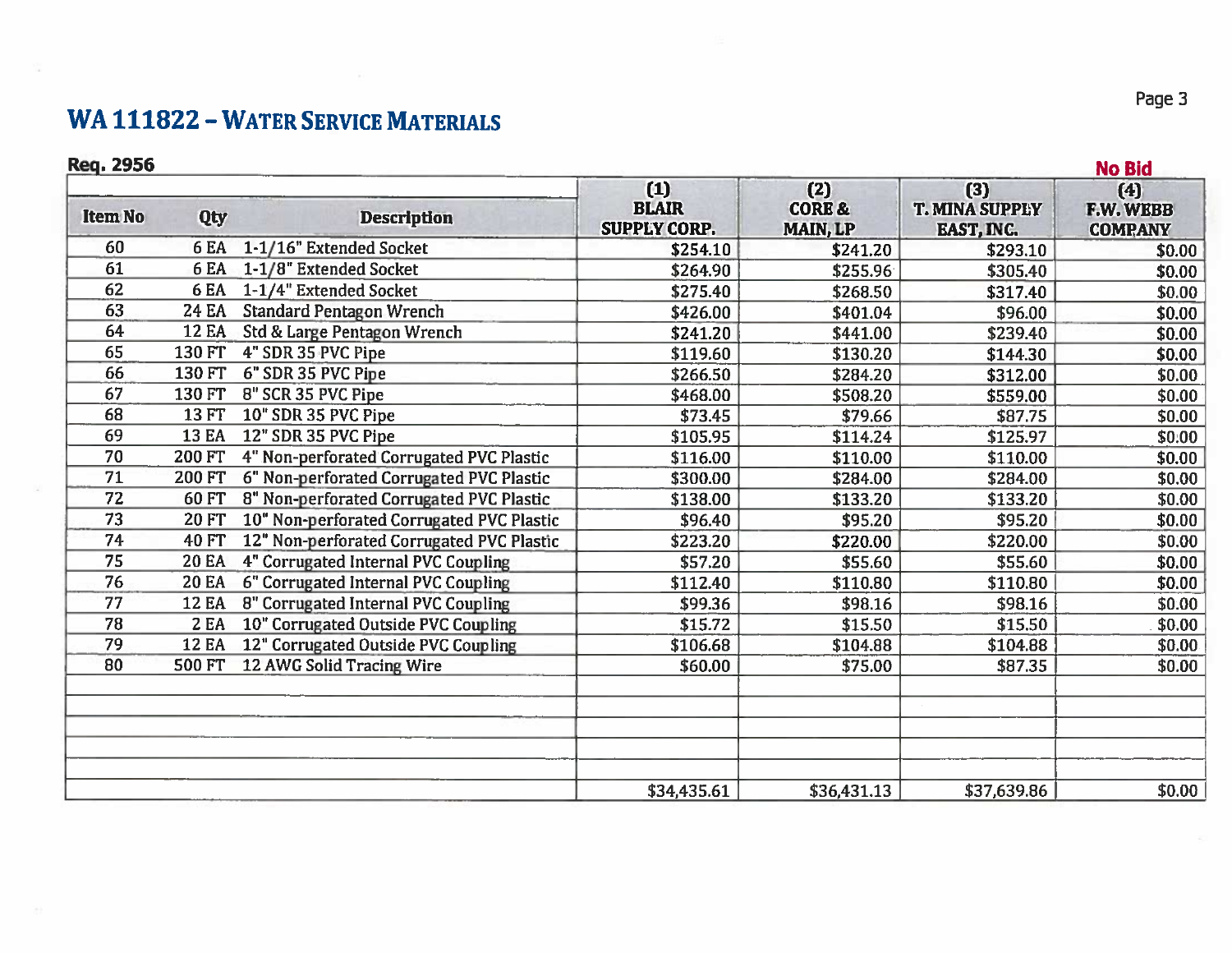

**Monroe County Water Authority** 



| To:      | Raymond Benshoff                                                      | Date:   | 12/31/2018   |
|----------|-----------------------------------------------------------------------|---------|--------------|
| From:    | Karin Anderson                                                        | File:   | WA121825     |
| Subject: | <b>Recommendation for Bid Award</b><br>January 10, 2019 Board Meeting | Copies: | M. Quattrone |

Bids were received on December 21, 2018, for Janitorial Supplies. This is a one year, unit price contract, based on estimated quantities, with the option to extend for up to four additional one-year terms upon mutual consent. The apparent low responsive, responsible bidder is Goodman Janitorial Supply, Inc. in the amount of \$15,771.35.

| We also received bids from: Corr Distributors |                                         | \$9,927.85  |
|-----------------------------------------------|-----------------------------------------|-------------|
|                                               | <b>Economy Products &amp; Solutions</b> | \$14,585.03 |
|                                               | Hill & Markes, Inc.                     | \$14,637.18 |

I recommend that the bid be awarded to the low responsive, responsible bidder.

 $/ka$ Attachment: Bid tabulation

| (Dis)Approved by | <b>Department Head</b>           | Date               |
|------------------|----------------------------------|--------------------|
| (Dis)Approved by | Karin Anderson                   | 12/31/2018<br>Date |
| (Dis)Approved by | <b>Executive Director</b>        | Date               |
| (Dis)Approved by | <b>Executive Assistant/Board</b> | Date               |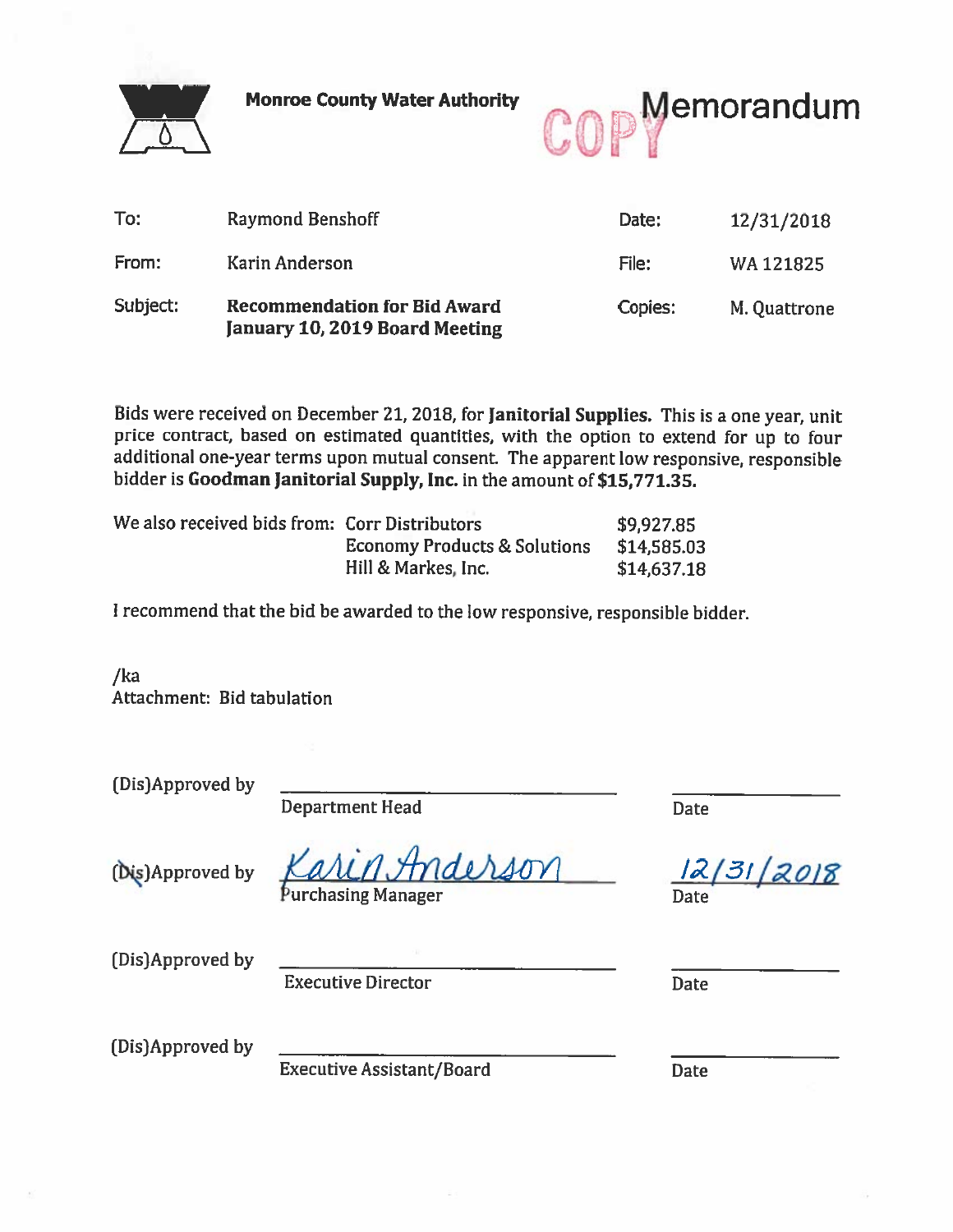## **MONROE COUNTY WATER AUTHORITY BID ITEMS SHMMARY WA 121825 - JANITORIAL SUPPLIES**

**Req. No. 2978** 

 $(1)$  $(2)$  $(3)$  $(4)$  $(5)$ **ITEM OTY DESCRIPTION ECONOMY** HILL & **GOODMAN CORR ONE STOP No PRODUCTS MARKES JANITORIAL DISTRIBUTORS JANITORIAL**  $\mathbf{1}$ **28 CS Enmotion White Paper Towel Rolls** \$1,635.76 \$1.764.00 \$1,951.60 No Bid \$0.00  $\overline{2}$  $66^{\circ}$ CS Green Heritage 9" Jumbo 2-Ply Toilet Tissue \$1,494.90  $$1,501.50$ \$1,950.30 \$1,527.90 \$0.00  $\overline{3}$ **Puffs Facial Tissue**  $6CS$ \$306.60 \$202.80 \$285.30 \$187.80 \$0.00  $20CS$  $\overline{4}$ Preserve C-Fold Towels, White \$356.00 \$275.00  $\mathcal{M}$ \$530.00 \$393.00  $$0.00$  $\overline{5}$  $42CS$ **Bounty Paper Towels** \$2,096.22 \$2,142.00 \$2.200.80  $$2.181.90$  $$0.00$  $6$  $6CS$ Dinner Napkins, 2 Ply \$187.08 \$195.72 \$213.00 \$247.50  $$0.00$  $\overline{7}$  $6<sub>CS</sub>$ **Hospeco Toilet Seat Covers** \$213.90 \$183.00 \$211.20 \$286.50 \$0.00  $\overline{8}$  $8<sub>CS</sub>$ Formula 409 Glass & Surface Cleaner \$250.16 \$222.40 \$230.00 No Bid \$0.00  $\overline{9}$ 50 CS Freedom Non-Acid Cleaner (32 oz) \$904.50 \$879.50 \$750.00 \$1,184.50 \$0.00  $\overline{10}$ 4 CS Lysol Toilet Bowl Cleaner [32 oz] \$138.00  $$132.48$ \$127.60 No Bid  $$0.00$  $\overline{11}$  $3<sub>cs</sub>$ Dawn Dish Soap (38 oz) \$117.30 \$112.80 \$113.10 No Bid \$0.00 12  $2$  CS Gojo Luxury Foam Handwash Refills \$94.44 \$81.20 \$86.00 **No Bid** \$0.00  $\overline{13}$ 2 CS Lysol III Disinfectant Cleaner, Crisp Linen (19 oz) \$66.00 \$207.98 \$143.00 \$182.98 \$0.00 14  $2<sub>cs</sub>$ **Easy Paks All Purpose Cleaner** \$128.50 \$82.00 \$114.70 \$49.96 \$0.00 15  $2CS$ **Cascade Action Paks Dishwasher Detergent**  $$36.24$ \$34.20 \$158.00 No Bid  $$0.00$ 16  $5<sub>cs</sub>$ Liquid Dial Anti-Microbial Soap \$321.20 \$277.35 \$231.50 No Bid \$0.00 17 **10 CS** Purell Hand Sanitizer, Pump Bottle (8 oz) \$312.80  $$472.10$ \$452.50 No Bid \$0.00 18  $2<sub>cs</sub>$ Clorox Anywhere Hard Surface Sanitizing Spray  $$102.10$ \$91.90 \$102.40 No Bid \$0.00 19  $2<sub>cs</sub>$ Febreeze Spring Air Effects Air Freshener  $$47.28$  $$37.20$ \$37.50 No Bid \$0.00 20 6 CS Windex Glass Cleaner, Trigger Spray (32 oz) \$277.62 \$264.00 \$283.20 **No Bid** \$0.00  $\overline{21}$ 8<sub>CS</sub> **UltraAir Deodorizing Urinal Screens** \$1,134.24 \$864.00 \$1400.00 \$811.20 \$0.00 22 1 CS Spot Shot Professional Instant Carpet Cleaner No Bid \$83.65 \$9.50  $$0.00$ No Bid  $23$  $5<sub>CS</sub>$ Pledge Multi-Surface Everyday Wipes \$319.80 \$293.30 \$350.00 \$0.00 No Bid 24  $2<sub>CS</sub>$ Mr. Clean Magic Eraser \$59.80 \$46.00 \$46.60 \$49.18 \$0.00  $\overline{25}$  $3<sub>cs</sub>$ **Lysol Disinfecting Wipes** \$110.37 \$106.50 \$109.35 No Bid \$0.00 26 15 CS 10 oz Foam Hot Cup \$382.95 \$441.00 \$402.00 No Bid \$0.00 8 CS 7 oz Wax Cold Cup 27 \$810.08 \$744.00 \$755.20 No Bid \$0.00 30 CS | 16 Micron Plastic Bags, 33x40, Clear 28 \$537.00 \$577.50 \$724.50 \$618.90 \$0.00  $\overline{29}$ 30 CS 16 Micron Plastic Bags, 43x48, Clear \$648.30 \$720.00 \$600.00 \$775.50 \$0.00

Page 1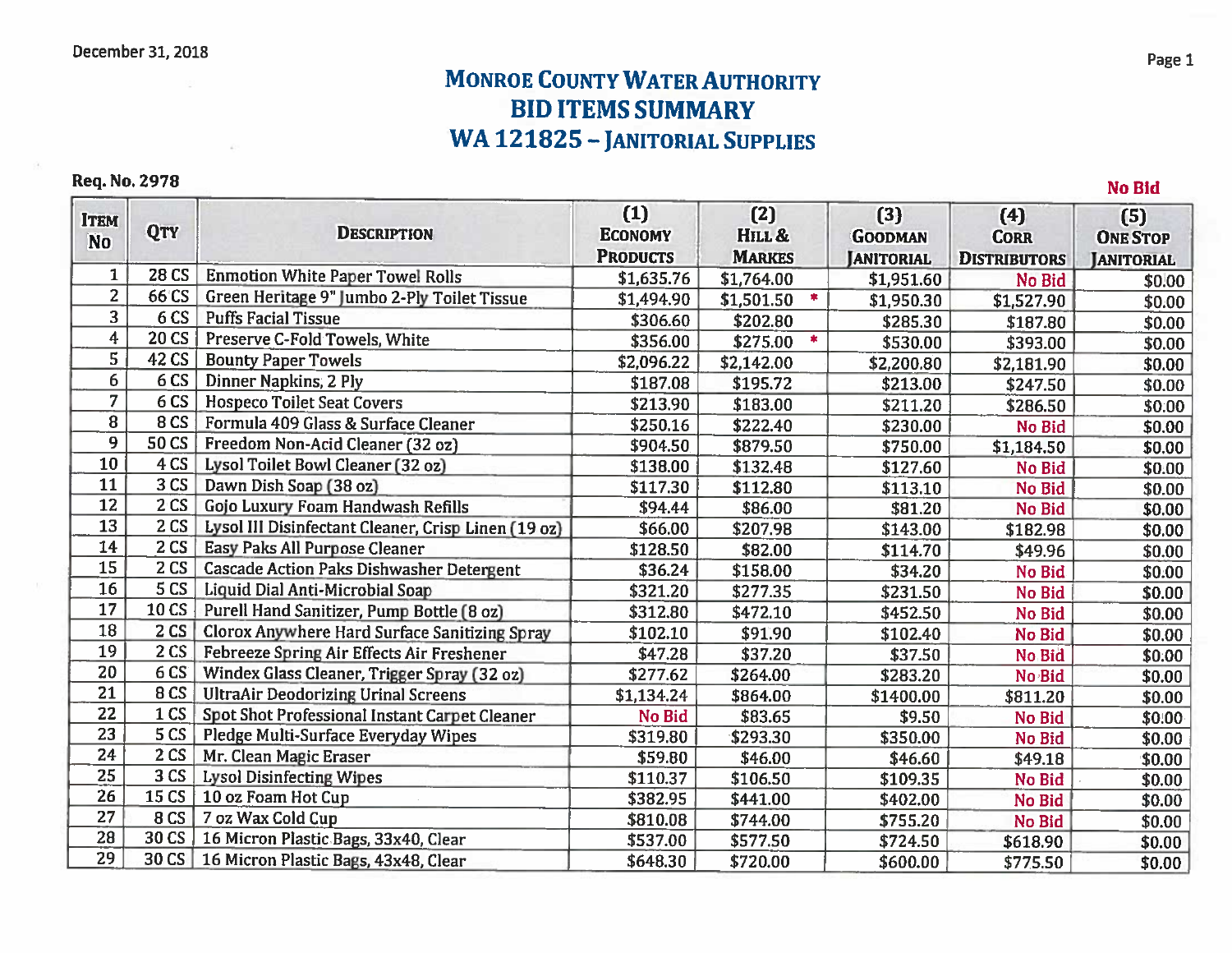## **WA 121815 - JANITORIAL SUPPLIES**

**Req. No. 2978** 

#### $(1)$  $(2)$  $(3)$  $(4)$  $(5)$ **ITEM OTY DESCRIPTION ECONOMY** HILL & **GOODMAN CORR ONE STOP No PRODUCTS MARKES JANITORIAL DISTRIBUTORS JANITORIAL** 30  $3CS$ **Swiffer Dry Refill Cloths** \$107.85 \$111.00 \$96.00 \$188.37 \$0.00  $\overline{31}$  $4CS$ Maxiclean Blue Loop End Mop Head, Medium \$257.28 \$260.00 \$349.20 \$237.60  $$0.00$  $\overline{32}$ **30 BX** Latex Powder-Free Gloves \$220.80  $$111.00$  $$67.50$ \$137.70  $$0.00$  $\frac{1}{33}$ 6 CS | Niagara Sponge, Medium \$138.60 \$247.50 \$251.10 \$192.00  $$0.00$  $\overline{34}$  $6CS$ Maxi Plus 24"x5" Blue Dust Head \$660.96 \$648.00 \$484.50 \$579.60 \$0.00  $\overline{35}$  $6CS$ Americo Medium-Duty Sponge w/Scour Pad \$110.40  $$96.00$ \$82.80 \$95.76 \$0.00 **TOTAL BID** \$14,585.03 \$14,637.18 \$15,771.35 \$9,927.85 \$0.00

Bidders #1 (Economy Products) and #4 (Corr Distributors) submitted incomplete bids; therefore, their Bids are deemed non-responsive.

Bidder #2 (Hill & Markes) bid on different brand named items indicated by \*. Since bidders were instructed to bid ONLY on specified brand name products, this Bid is deemed non-responsive.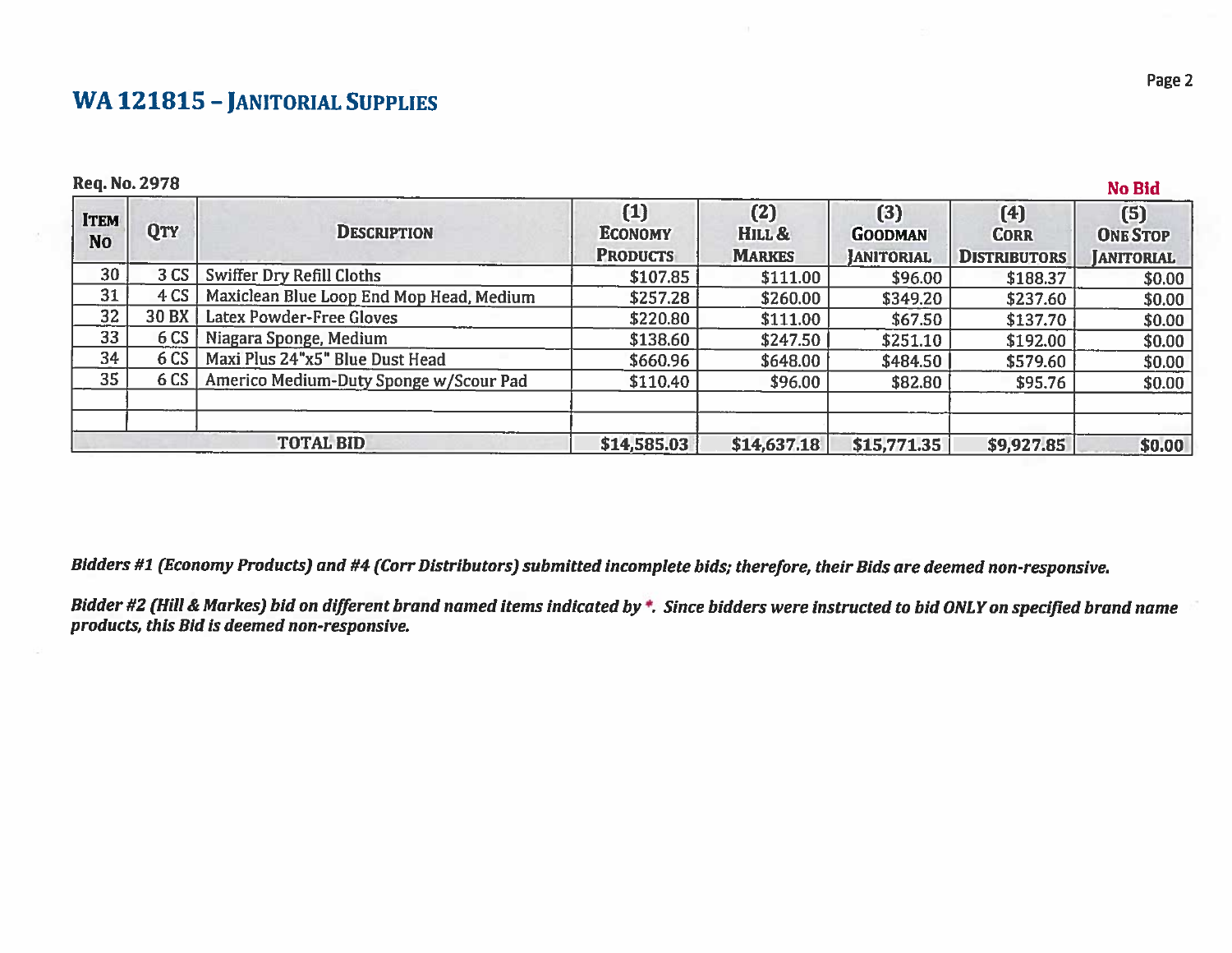| ORDERED BY : Mark lannittl 769<br><b>APPROXIMATE</b><br>DATE REQUIRED : 1/10/2019 (Must Provide A Date)<br>ACCT., JOB ORDER<br>OR AUTHORIZATION # : 4272<br>PO DESCRIPTION : COLLISION Collision Repair | <b>Monroe County Water Authority</b><br><b>PURCHASE REQUISITION</b><br>DATE : January 2, 2019<br>Name and Emp. # | <b>REQUISITION AND</b><br>ORDER NO.<br><b>DELIVER TO:</b><br><b>OPERATION CENTER (1)</b><br>⊔<br>$\Box$<br>TREATMENT PLANT (2)<br>$\Box$<br>MCWA PICK UP (7)<br>AS SPECIFIED BELOW (99)<br>$\Box$<br>Approximate Cost: 550,000.00<br>$\Box$ Bid Item<br>Quote Item |                                                 |  |
|---------------------------------------------------------------------------------------------------------------------------------------------------------------------------------------------------------|------------------------------------------------------------------------------------------------------------------|--------------------------------------------------------------------------------------------------------------------------------------------------------------------------------------------------------------------------------------------------------------------|-------------------------------------------------|--|
| Contract Item                                                                                                                                                                                           |                                                                                                                  |                                                                                                                                                                                                                                                                    |                                                 |  |
| <b>ITEM</b><br>QUANTITY UNIT PURCH.<br>NO.<br>NEEDED   TYPE NUMBER                                                                                                                                      |                                                                                                                  | <b>DESCRIPTION OF MATERIAL</b>                                                                                                                                                                                                                                     |                                                 |  |
| 1<br>1<br>ea                                                                                                                                                                                            |                                                                                                                  | Contract order for collision repair of MCWA vehicles as needed.<br>Contract period until 12/31/2019<br>Pricing per Monroe County Contract #1104-16 - SAP Contract #4700007380                                                                                      |                                                 |  |
| <b>APPROVED BY:</b>                                                                                                                                                                                     |                                                                                                                  |                                                                                                                                                                                                                                                                    | APPROVED BY:                                    |  |
| Manager/Supervisor # and Name                                                                                                                                                                           |                                                                                                                  |                                                                                                                                                                                                                                                                    | Director of Finance # and Name                  |  |
|                                                                                                                                                                                                         | Department Head # and Name                                                                                       |                                                                                                                                                                                                                                                                    | <b>Executive Director</b><br>Rev. 02/02/17 - ka |  |